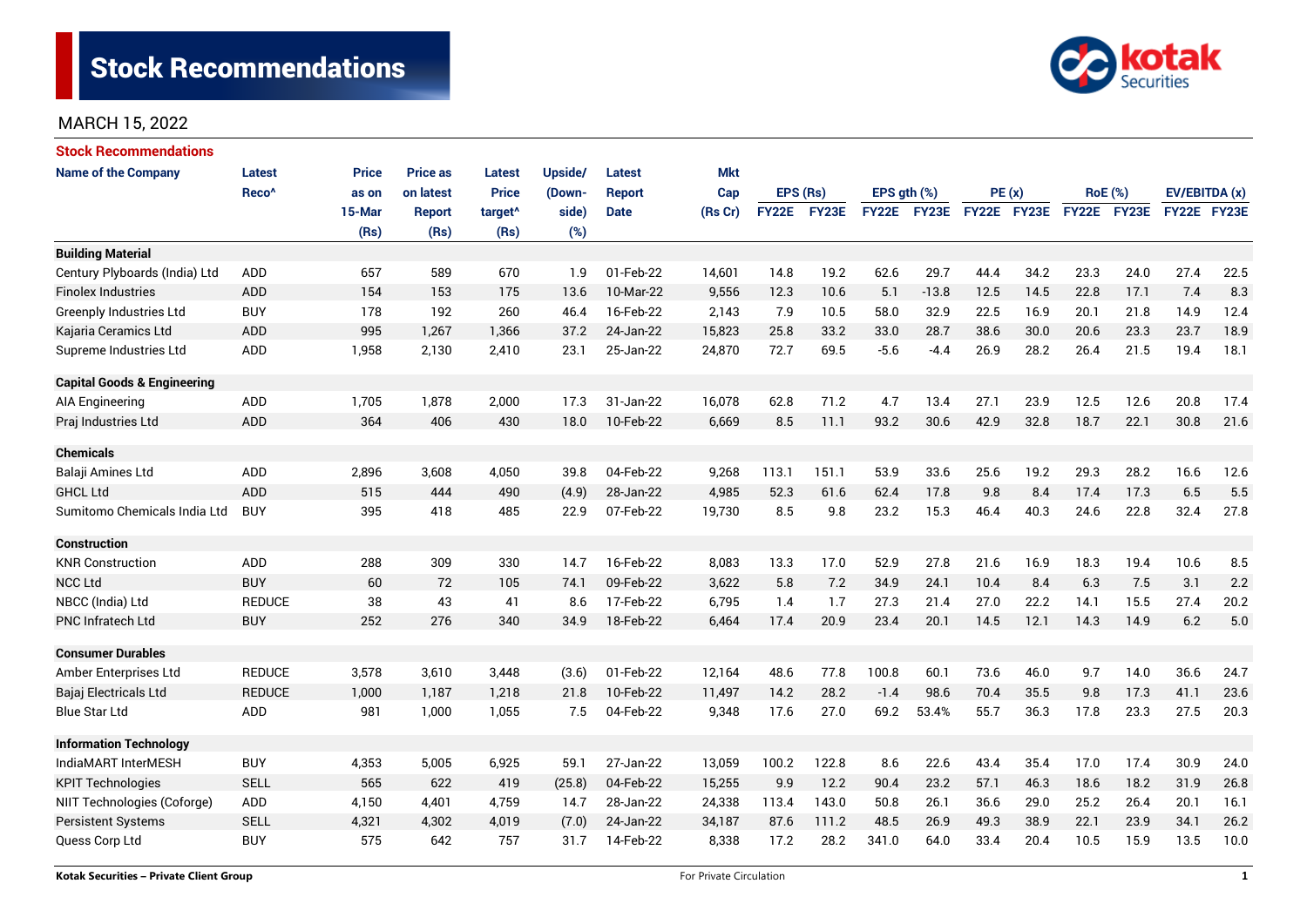

| <b>Stock Recommendations</b>       |                   |              |                 |                     |         |               |            |              |       |                  |             |             |      |                |             |               |      |
|------------------------------------|-------------------|--------------|-----------------|---------------------|---------|---------------|------------|--------------|-------|------------------|-------------|-------------|------|----------------|-------------|---------------|------|
| <b>Name of the Company</b>         | <b>Latest</b>     | <b>Price</b> | <b>Price as</b> | Latest              | Upside/ | <b>Latest</b> | <b>Mkt</b> |              |       |                  |             |             |      |                |             |               |      |
|                                    | Reco <sup>^</sup> | as on        | on latest       | <b>Price</b>        | (Down-  | <b>Report</b> | Cap        | EPS (Rs)     |       | EPS $qth$ $(\%)$ |             | PE(x)       |      | <b>RoE</b> (%) |             | EV/EBITDA (x) |      |
|                                    |                   | 15-Mar       | <b>Report</b>   | target <sup>^</sup> | side)   | <b>Date</b>   | (Rs Cr)    | <b>FY22E</b> | FY23E |                  | FY22E FY23E | FY22E FY23E |      |                | FY22E FY23E | FY22E FY23E   |      |
|                                    |                   | (Rs)         | (Rs)            | (Rs)                | (%)     |               |            |              |       |                  |             |             |      |                |             |               |      |
| <b>Metals &amp; Mining</b>         |                   |              |                 |                     |         |               |            |              |       |                  |             |             |      |                |             |               |      |
| <b>MOIL Ltd</b>                    | <b>BUY</b>        | 172          | 170             | 215                 | 25.2    | 18-Feb-22     | 4,574      | 14.5         | 16.4  | 95.9             | 13.1        | 11.8        | 10.5 | 11.5           | 12.2        | 5.8           | 4.4  |
| APL Apollo Tubes Ltd               | <b>BUY</b>        | 913          | 820             | 980                 | 7.3     | 28-Jan-22     | 22,825     | 21.0         | 27.0  | $-27.6$          | 28.6        | 43.5        | 33.8 | 26.7           | 26.8        | 25.1          | 19.9 |
|                                    |                   |              |                 |                     |         |               |            |              |       |                  |             |             |      |                |             |               |      |
| Oil & Gas                          |                   |              |                 |                     |         |               |            |              |       |                  |             |             |      |                |             |               |      |
| Chennai Petroleum Corp             | <b>BUY</b>        | 123          | 104             | 127                 | 3.2     | 25-Jan-22     | 1,833      | 30.3         | 18.2  | 75.1             | $-39.9$     | 4.1         | 6.8  | 24.6           | 12.5        | 6.9           | 8.4  |
| <b>Gujarat Gas</b>                 | <b>ADD</b>        | 510          | 660             | 734                 | 43.9    | 10-Feb-22     | 35,085     | 18.7         | 26.7  | 0.5              | 42.8        | 27.3        | 19.1 | 24.3           | 27.3        | 16.7          | 12.0 |
| <b>MRPL</b>                        | ADD               | 42           | 47              | 50                  | 19.0    | 31-Jan-22     | 7,358      | 1.2          | 6.8   | $-137.5$         | 466.7       | 35.0        | 6.2  | 4.7            | 23.8        | 13.3          | 8.7  |
| <b>Paints</b>                      |                   |              |                 |                     |         |               |            |              |       |                  |             |             |      |                |             |               |      |
| Akzo Nobel India Ltd               | <b>BUY</b>        | 1,928        | 1,887           | 2,670               | 38.5    | 14-Feb-22     | 9,001      | 57.9         | 67.2  | 27.3             | 16.1        | 33.3        | 28.7 | 17.9           | 19.7        | 20.1          | 17.1 |
| <b>Pharmaceuticals</b>             |                   |              |                 |                     |         |               |            |              |       |                  |             |             |      |                |             |               |      |
| Suven Pharmaceuticals              | <b>REDUCE</b>     | 513          | 561             | 550                 | 7.3     | 17-Aug-21     | 13,019     | 16.9         | 21.1  | 19.0             | 24.9        | 30.3        | 24.3 | 27.6           | 26.5        | 23.6          | 18.4 |
| <b>Transportation</b>              |                   |              |                 |                     |         |               |            |              |       |                  |             |             |      |                |             |               |      |
| Aegis Logistics Ltd                | <b>BUY</b>        | 192          | 216             | 310                 | 61.2    | 14-Feb-22     | 6,423      | 12.6         | 13.6  | 28.6             | 7.9         | 15.3        | 14.1 | 20.4           | 19.0        | 8.6           | 7.6  |
| <b>Allcargo Global Logistics</b>   | <b>BUY</b>        | 319          | 346             | 430                 | 34.8    | 15-Feb-22     | 7,845      | 27.7         | 31.3  | 246.3            | 13.0        | 11.5        | 10.2 | 21.2           | 20.1        | 6.1           | 5.1  |
| <b>Blue Dart Express</b>           | <b>BUY</b>        | 6,134        | 6,926           | 7,975               | 30.0    | 01-Feb-22     | 14,599     | 115.0        | 134.0 | 98.3             | 16.5        | 53.3        | 45.8 | 36.2           | 33.3        | 15.1          | 13.1 |
| <b>VRL Logistics Ltd</b>           | <b>BUY</b>        | 433          | 499             | 625                 | 44.4    | 04-Feb-22     | 3,949      | 11.3         | 18.3  | 117.3            | 61.9        | 38.3        | 23.7 | 14.3           | 21.6        | 12.2          | 9.2  |
|                                    |                   |              |                 |                     |         |               |            |              |       |                  |             |             |      |                |             |               |      |
| <b>Others</b>                      |                   |              |                 |                     |         |               |            |              |       |                  |             |             |      |                |             |               |      |
| Bata India Ltd                     | <b>BUY</b>        | 1,836        | 1,895           | 2,380               | 29.7    | 10-Feb-22     | 23,678     | 27.0         | 36.6  | $-509.1$         | 35.6        | 68.0        | 50.2 | 16.3           | 19.4        | 33.3          | 26.5 |
| <b>Central Depository Services</b> | <b>REDUCE</b>     | 1,539        | 1.510           | 1,505               | (2.2)   | 10-Feb-22     | 16.160     | 29.9         | 34.8  | 55.7             | 16.4        | 51.5        | 44.2 | 28.5           | 26.6        | 41.2          | 35.3 |
| <b>EPL Ltd</b>                     | ADD               | 167          | 187             | 205                 | 23.0    | 10-Feb-22     | 5,249      | 7.1          | 8.6   | $-6.6$           | 21.1        | 23.5        | 19.4 | 12.1           | 13.2        | 9.1           | 7.5  |
| JK Paper Ltd                       | <b>BUY</b>        | 279          | 232             | 295                 | 5.7     | 17-Feb-22     | 4,969      | 34.1         | 47.7  | 140.1            | 39.9        | 8.2         | 5.9  | 19.2           | 21.5        | 7.3           | 5.0  |
| Radico Khaitan Ltd                 | <b>REDUCE</b>     | 880          | 978             | 970                 | 10.2    | 07-Feb-22     | 11,704     | 21.2         | 26.1  | 4.4              | 23.1        | 41.5        | 33.7 | 15.0           | 16.1        | 26.5          | 22.7 |
| <b>VIP Industries Ltd</b>          | <b>REDUCE</b>     | 629          | 648             | 620                 | (1.4)   | 04-Feb-22     | 8,933      | 6.2          | 12.0  | $-187.3$         | 93.5        | 101.5       | 52.4 | 14.3           | 23.2        | 45.8          | 28.3 |
| Welspun Corp Ltd                   | SELL              | 143          | 173             | 120                 | (16.1)  | 14-Feb-22     | 3,788      | 11.9         | 9.2   | $-49.8$          | $-22.7$     | 12.0        | 15.5 | 7.8            | 5.9         | 4.3           | 4.9  |

*Source: Kotak Securities - Private Client Group*

All recommendations are with a 12 month perspective from the date of the report/update. Investors are requested to use their discretion while deciding the timing, quantity of investment as well as the exit.

NR NoRated. The investment rating and target price, if any, have been suspended temporarily. Such suspension is in compliance with applicable regulation(s) and/or Kotak Securities policies in circumstances when Kotak Secur

Or its affiliates is acting in an advisory capacity in a merger or strategic transaction involving this company and in certain other circumstances.

**NM Not meaningful**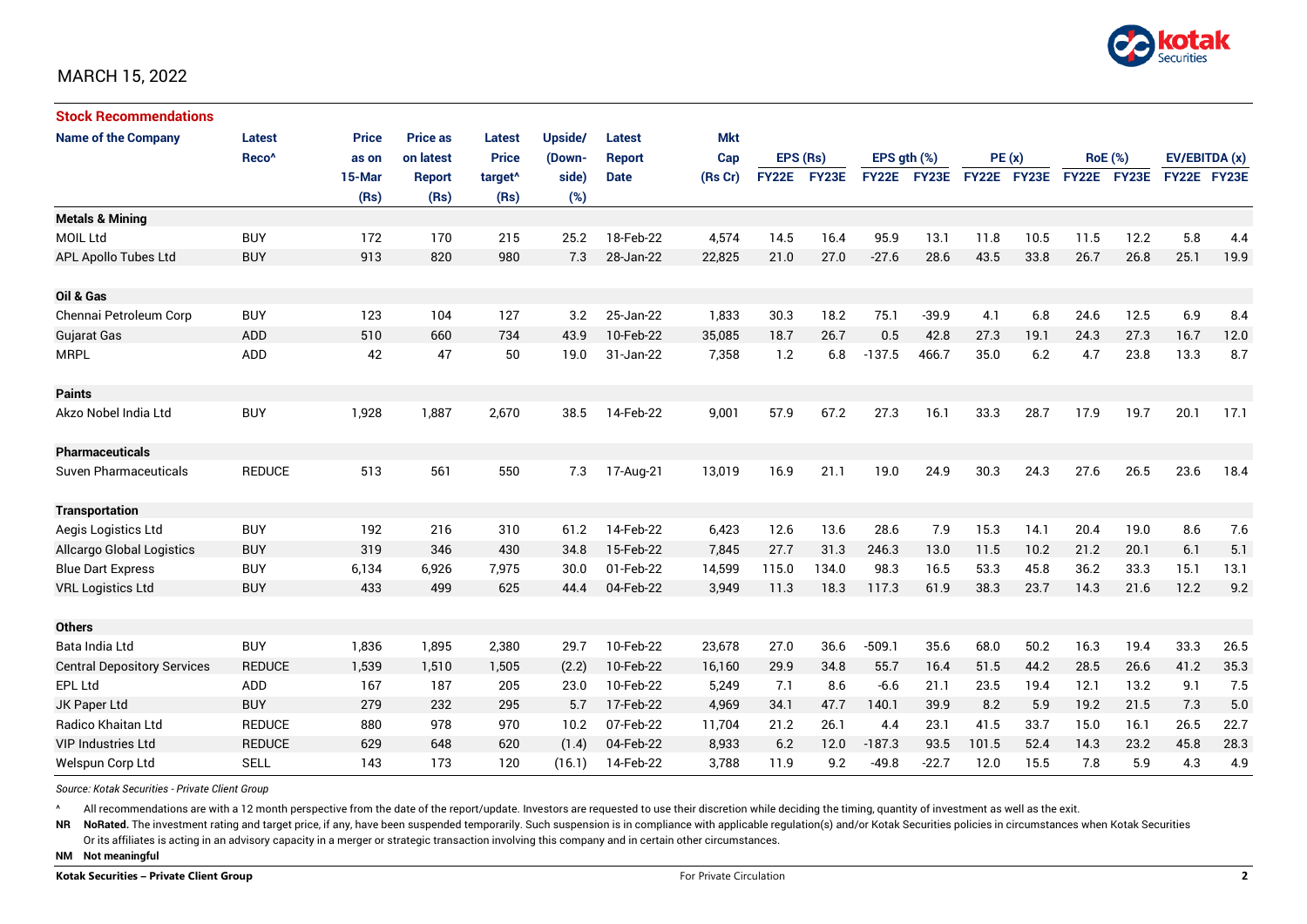

# **RATING SCALE (PRIVATE CLIENT GROUP)**

#### **Definitions of ratings**

| <b>BUY</b>       | - We expect the stock to deliver more than 15% returns over the next 12 months                                                                                                                                                                                                                                                                                                                                                     |
|------------------|------------------------------------------------------------------------------------------------------------------------------------------------------------------------------------------------------------------------------------------------------------------------------------------------------------------------------------------------------------------------------------------------------------------------------------|
| <b>ADD</b>       | - We expect the stock to deliver 5% - 15% returns over the next 12 months                                                                                                                                                                                                                                                                                                                                                          |
| <b>REDUCE</b>    | - We expect the stock to deliver -5% - +5% returns over the next 12 months                                                                                                                                                                                                                                                                                                                                                         |
| <b>SELL</b>      | - We expect the stock to deliver $\lt$ -5% returns over the next 12 months                                                                                                                                                                                                                                                                                                                                                         |
| <b>NR</b>        | - Not Rated. Kotak Securities is not assigning any rating or price target to the stock.                                                                                                                                                                                                                                                                                                                                            |
|                  | The report has been prepared for information purposes only.                                                                                                                                                                                                                                                                                                                                                                        |
| <b>SUBSCRIBE</b> | $-$ We advise investor to subscribe to the IPO.                                                                                                                                                                                                                                                                                                                                                                                    |
| <b>RS</b>        | - Rating Suspended. Kotak Securities has suspended the investment rating and price target for this stock, either because there is not a sufficient fundamental basis for determining, or there<br>are legal, regulatory or policy constraints around publishing, an investment rating or target. The previous investment rating and price target, if any, are no longer in effect for this stock and<br>should not be relied upon. |
| <b>NA</b>        | $-$ Not Available or Not Applicable. The information is not available for display or is not applicable                                                                                                                                                                                                                                                                                                                             |
| <b>NM</b>        | - Not Meaningful. The information is not meaningful and is therefore excluded.                                                                                                                                                                                                                                                                                                                                                     |
| <b>NOTE</b>      | $-$ Our target prices are with a 12-month perspective. Returns stated in the rating scale are our internal benchmark.                                                                                                                                                                                                                                                                                                              |

# **FUNDAMENTAL RESEARCH TEAM (PRIVATE CLIENT GROUP)**

| <b>Shrikant Chouhan</b>                                                                                | Arun Agarwal                                                                                         | <b>Amit Agarwal, CFA</b>            | <b>Hemali Dhame</b>          |
|--------------------------------------------------------------------------------------------------------|------------------------------------------------------------------------------------------------------|-------------------------------------|------------------------------|
| <b>Head of Research</b>                                                                                | Auto & Auto Ancillary                                                                                | <b>Transportation, Paints, FMCG</b> | <b>Banking &amp; Finance</b> |
| shrikant.chouhan@kotak.com                                                                             | arun.agarwal@kotak.com                                                                               | agarwal.amit@kotak.com              | Hemali.Dhame@kotak.com       |
| +91 22 6218 5408                                                                                       | +91 22 6218 6443                                                                                     | +91 22 6218 6439                    | +91 22 6218 6433             |
| <b>Jatin Damania</b>                                                                                   | Purvi Shah                                                                                           | <b>Rini Mehta</b>                   | K. Kathirvelu                |
| Metals & Mining, Midcap                                                                                | Pharmaceuticals                                                                                      | <b>Research Associate</b>           | <b>Support Executive</b>     |
| jatin.damania@kotak.com                                                                                | purvi.shah@kotak.com                                                                                 | rini.mehta@kotak.com                | k.kathirvelu@kotak.com       |
| +91 22 6218 6440                                                                                       | +91 22 6218 6432                                                                                     | +91 80801 97299                     | +91 22 6218 6427             |
| <b>Sumit Pokharna</b><br>Oil and Gas. Information Tech<br>sumit.pokharna@kotak.com<br>+91 22 6218 6438 | Pankai Kumar<br>Construction, Capital Goods & Midcaps<br>pankajr.kumar@kotak.com<br>+91 22 6218 6434 |                                     |                              |

#### **TECHNICAL RESEARCH TEAM (PRIVATE CLIENT GROUP)**

| <b>Shrikant Chouhan</b>    | <b>Amol Athawale</b>    |  |
|----------------------------|-------------------------|--|
| shrikant.chouhan@kotak.com | amol.athawale@kotak.com |  |
| +91 22 6218 5408           | +91 20 6620 3350        |  |
|                            |                         |  |

**Sayed Haider** Research Associate [sayed.haider@kotak.com](mailto:sayed.haider@kotak.com) +91 22 62185498

#### **DERIVATIVES RESEARCH TEAM (PRIVATE CLIENT GROUP)**

+91 22 6218 5497 +91 33 6615 6273

**Sahaj Agrawal Prashanth Lalu Prasenjit Biswas, CMT, CFTe** [sahaj.agrawal@kotak.com](mailto:sahaj.agrawal@kotak.com) [prashanth.lalu@kotak.com](mailto:prashanth.lalu@kotak.com) [prasenjit.biswas@kotak.com](mailto:prasenjit.biswas@kotak.com)